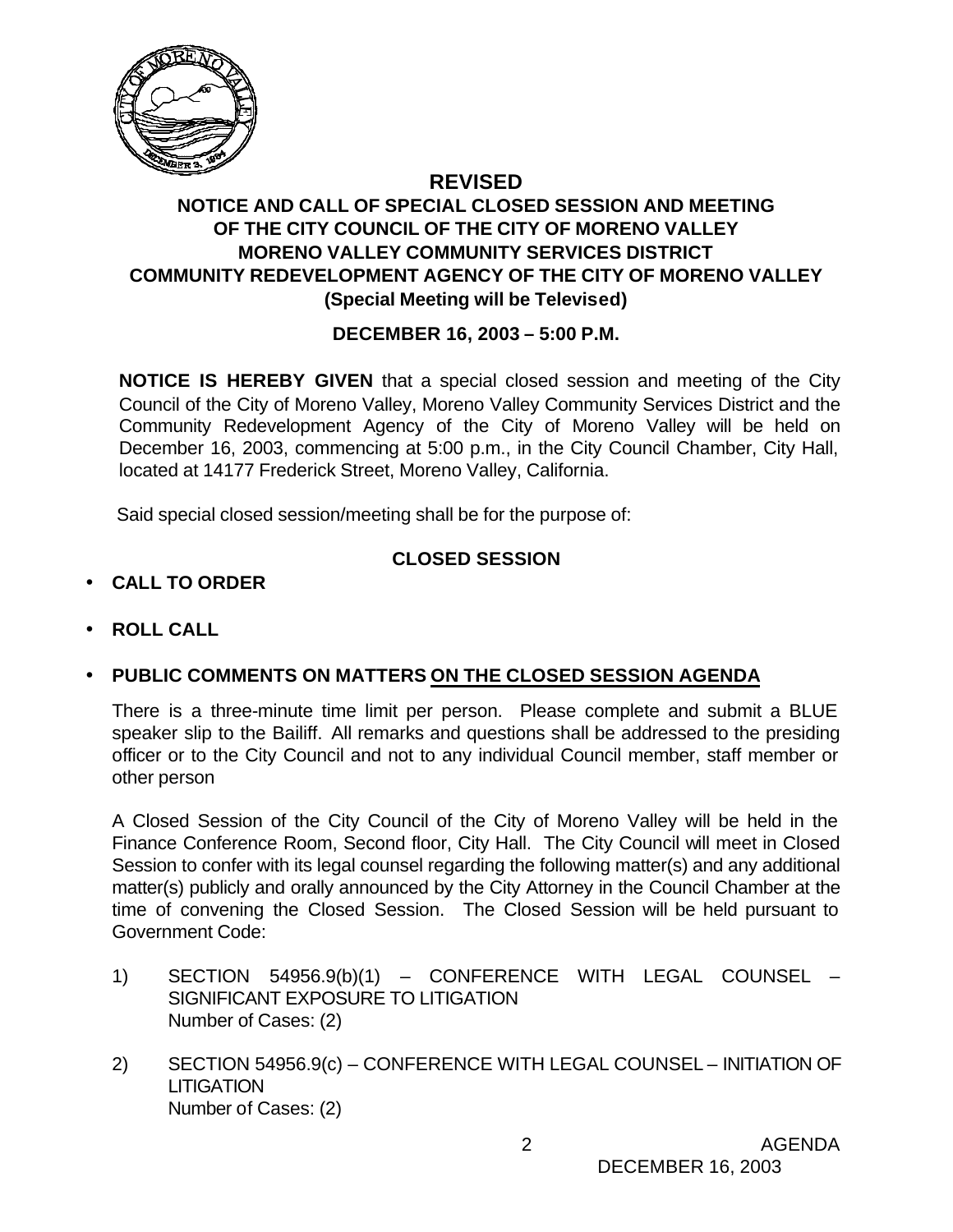- 3) SECTION 54957 PERSONNEL MATTER Appointment of Fire Chief
- 4) SECTION 54957.6 LABOR NEGOTIATIONS
	- a) Agency Representative: Gene Rogers Employee Organization: MVCEA
	- b) Agency Representative: Gene Rogers Employee Organization: MVMA

### **REPORT OF ACTION FROM CLOSED SESSION BY CITY ATTORNEY, IF ANY**

**ADJOURNMENT** to Special Meeting

### **SPECIAL MEETING AGENDA**

- **CALL TO ORDER**
- **PLEDGE OF ALLEGIANCE**
- **INVOCATION**
- **ROLL CALL**
- **INTRODUCTIONS**

# • **PUBLIC COMMENTS ON MATTERS ON THE SPECIAL MEETING AGENDA**

There is a three-minute time limit per person. Please complete and submit a BLUE speaker slip to the Bailiff. All remarks and questions shall be addressed to the presiding officer or to the City Council and not to any individual Council member, staff member or other person.

### **F. REPORTS**

F1. CONSIDERATION OF ACTION PLAN REGARDING VEHICLE LICENSE FEE BACKFILL SITUATION AND TEMPORARY EXPENDITURES REDUCTION PLAN (NO WRITTEN MATERIAL ON THIS ITEM) (Report of: City Manager)

# **G. ORDINANCES – URGENCY ORDINANCE**

G1. CONSIDERATION OF URGENCY ORDINANCE REGARDING TEMPORARY MORATORIUM ON APPROVAL OF INDOOR SWAP MEETS (Report of: City Manager/Community and Economic Development Department) (Material not available at time of printing; to be provided under separate cover)

**ADJOURNMENT** to Regularly Scheduled City Council Study Session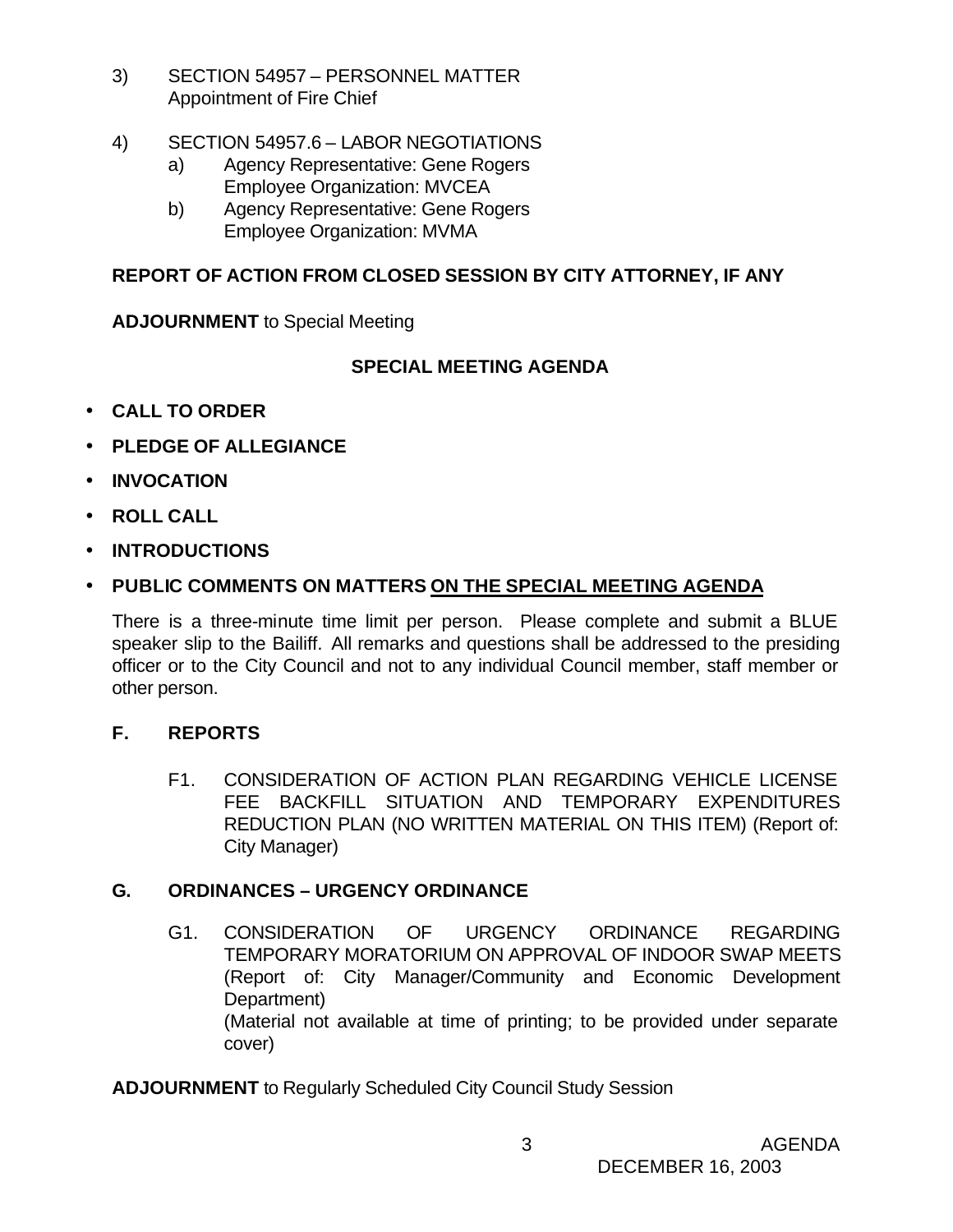### **AGENDA MORENO VALLEY CITY COUNCIL MORENO VALLEY COMMUNITY SERVICES DISTRICT COMMUNITY REDEVELOPMENT AGENCY OF THE CITY OF MORENO VALLEY STUDY SESSION**

#### **DECEMBER 16, 2003 - 6:00 P.M.**

(or as soon thereafter as the Study Session may be called to order following the Special Meeting)

- **CALL TO ORDER**
- **ROLL CALL**
- **PUBLIC COMMENTS ON MATTERS EITHER ON THE AGENDA OR ANY SUBJECT NOT ON THE AGENDA UNDER THE JURISDICTION OF THE CITY COUNCIL**

There is a three-minute time lmit per person. Please complete and submit a BLUE speaker slip to the City Clerk. All remarks and questions shall be addressed to the presiding officer or to the City Council and not to any individual Council member, staff member or other person.

- 1. Recommendation for Reductions to Zone A Parks & Recreation Budget and Report on Management Audit of the Parks and Recreation Department (Parks & Recreation/20 Min.)
- 2. Riverside County Multi-Species Habitat Conservation Plan (MSHCP) (CEDD/15 Min.) (Continued from November 25, 2003)
- 3. Waste Watch Program PowerPoint Presentation (Police Department/5 Min.)
- 4. Ordinance Regulating the Use of Camp Facilities and Camp Paraphernalia in the City of Moreno Valley (City Attorney/5 Min.)(Continued from October 21, 2003)
- 5. Endorsement of the Cops and Clergy Network (Mayor Batey and Mayor Pro Tem West)  $\cdot$
- 6. City Council Requests and Communications

(Times shown are only estimates for staff presentation. Items may be deferred by Council if time does not permit full review.)

 $\div$  Oral Presentation only – No written material provided